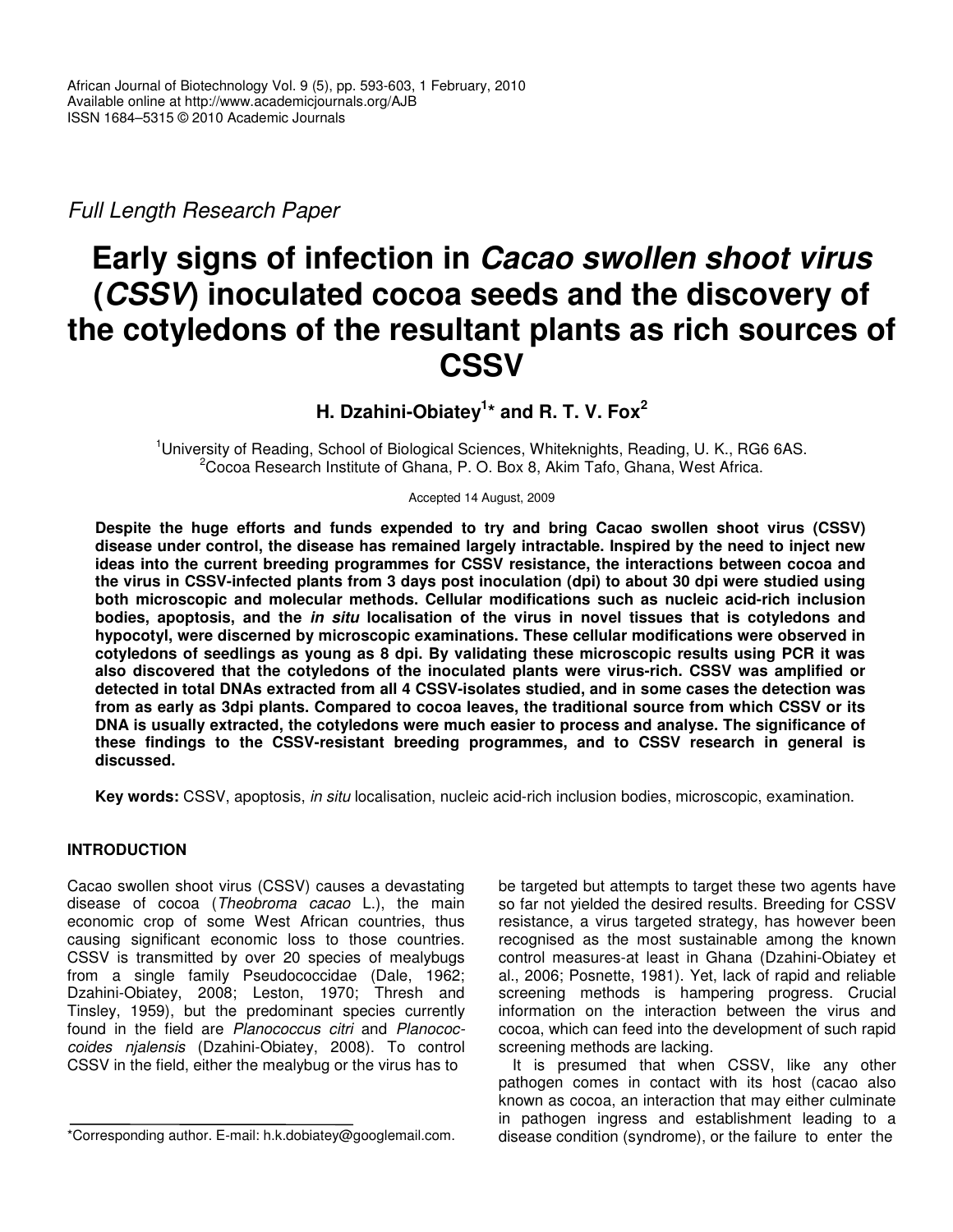| <b>Isolates</b>        | Infectivity rates | <b>Symptoms expressed</b>                                                                                                                                                                       |  |  |
|------------------------|-------------------|-------------------------------------------------------------------------------------------------------------------------------------------------------------------------------------------------|--|--|
| 1А                     | $90^a/100^b$      | Red vein banding that later transformed into chlorotic patterns like<br>pepper and salt mosaic, fern pattern and vein clearing. There were<br>also shoot and root swellings, and shoot die back |  |  |
| Kpeve                  | 55/100            | Red vein banding that transformed into chlorotic mottle symptoms.<br>There were also shoot die back.                                                                                            |  |  |
| <b>Bisa</b>            | 32/100            | Transient red vein banding that disappeared. This was later followed<br>by pronounced stem swellings at the base of the stem.                                                                   |  |  |
| N1                     | 27/100            | Transient red vein banding only, and this disappeared with time.                                                                                                                                |  |  |
| <b>Healthy Control</b> | 0/100             | No symptoms                                                                                                                                                                                     |  |  |

**Table 1.** Cumulative infectivity rates and the symptoms that were expressed by viruliferous mealybug-inoculated plants as at the end of experiment for the batches of seeds used for PCR in Figure 4.

<sup>a</sup>Number of symptomatic plants; <sup>b</sup>total number of seeds planted.

host and cause any damage or disease ensues between them. Failure of the virus to cause disease in the plant may be due to resistance. Although cocoa is known to be resistant to some pathogens, which includes CSSV (Adu-Ampomah et al., 1996; Kenten and Legg, 1971; Posnette, 1951; Thresh et al., 1988), very little is known about the mechanisms or substances (factors) involved in this resistance. A rare example of a reported resistant factor in cocoa was in the form of a phytoalexin, an elemental sulphur, found in *Verticillium dahliae* resistant genotypes of cocoa (Cooper et al., 1996).

It is conceived that efficient processing of infected cocoa tissues for microscopy would enable the exploration of resistant factors, which could in turn lead to the prediction of probable resistance mechanisms in CSSV infected cocoa. Knight and Tinsley (1958), and recently, Jacquot et al. (1999) demonstrated that CSSVinfected cocoa tissues could be efficiently processed for microscopy. Sagemann et al. (1983) used enzyme-linked immunosorbent assay (ELISA) to explore the distribution of CSSV in various tissues from 1 - 7 month-old cocoa plants while Muller et al. (2001) studied the capability of detecting CSSV from *agroinoculated* plantlets over a 3 month period using PCR. These are the developmental studies that have so far been carried out on CSSVinfected cocoa plants.

Inspired by the need to explore sensitive and reliable resistant markers in cocoa, and the urge to address the dearth of microscopic and molecular information on the interactions between CSSV and cocoa, CSSV-infected cocoa seeds were studied from 3 day post inoculation (dpi) to about one month-old plants. Tissue-processing techniques of Knight and Tinsley (1958) and Jacquot et al. (1999) were modified and used.

The microscopic studies enabled the discernment of inclusion bodies, *in situ* localisation of CSSV-like structures in novel tissues, and several other cellular modifications. These findings, particularly on the localisation of the virus in novel cocoa tissues, were further explored using molecular techniques. This paper reports on the results so far obtained by highlighting their significance to CSSV research, and in the breeding for CSSV resistance.

#### **MATERIALS AND METHODS**

All cocoa materials used were inoculated as seeds in Ghana using viruliferous mealybugs as described by Dzahini-Obiatey et al. (2005), and carried to Reading, UK, for planting and use in the studies.

#### **Tissue preparation and analysis by microscopy**

Cocoa tissues were essentially processed as described earlier (Dzahini-Obiatey and Fox, 2006). Briefly, tissues from parts of a germinating seed such as the embryo, radicle, hypocotyl, cotyledons, tap root and leaves were taken from 3 dpi to about onemonth old plants. Four CSSV-isolates namely, CSSV 1A, CSSV Kpeve, CSSV Bisa and CSSV N1, and a healthy or un-inoculated control were studied. The isolates were selected based on the uniqueness of the symptoms they induced in an infected plant (Table 1): CSSV 1A induces red-vein banding that transforms into chlorosis as the leaf matures, and stem and root swellings in an infected plant. This isolate is vigorous and can kill the plant within 3 years - hence termed virulent or severe. CSSV Kpeve, which is also vigorous or severe, causes leaf-symptoms only. CSSV Bisa is mild but mostly causes stem swellings in an infected plant. Rarely does it cause leaf symptoms. CSSV N1 causes the transient red-vein banding symptoms only.

All together, five plants each from each isolate and the uninoculated control were randomly sampled. The remaining plants were allowed to grow to develop the normal symptoms of the respective isolates (Table 1) so that a future comparison could be made between the microscopic results, infectivity rates, and the types of symptoms expressed by the infected plants. The sampled tissues were initially fixed in Trump's reagent (McDowell and Trump, 1976) overnight at 4°C or at times stored in this buffer at 4°C until ready for further processing. This was followed by secondary fixation in 0.1M Osmium tetroxide (made in 0.1 M sodium cacodylate buffer pH 7.2) The tissues were thereafter washed, stained enbloc with 8% aqueous uranyl acetate, and washed again with 0.1 M sodium cacodylate buffer for 5 min. The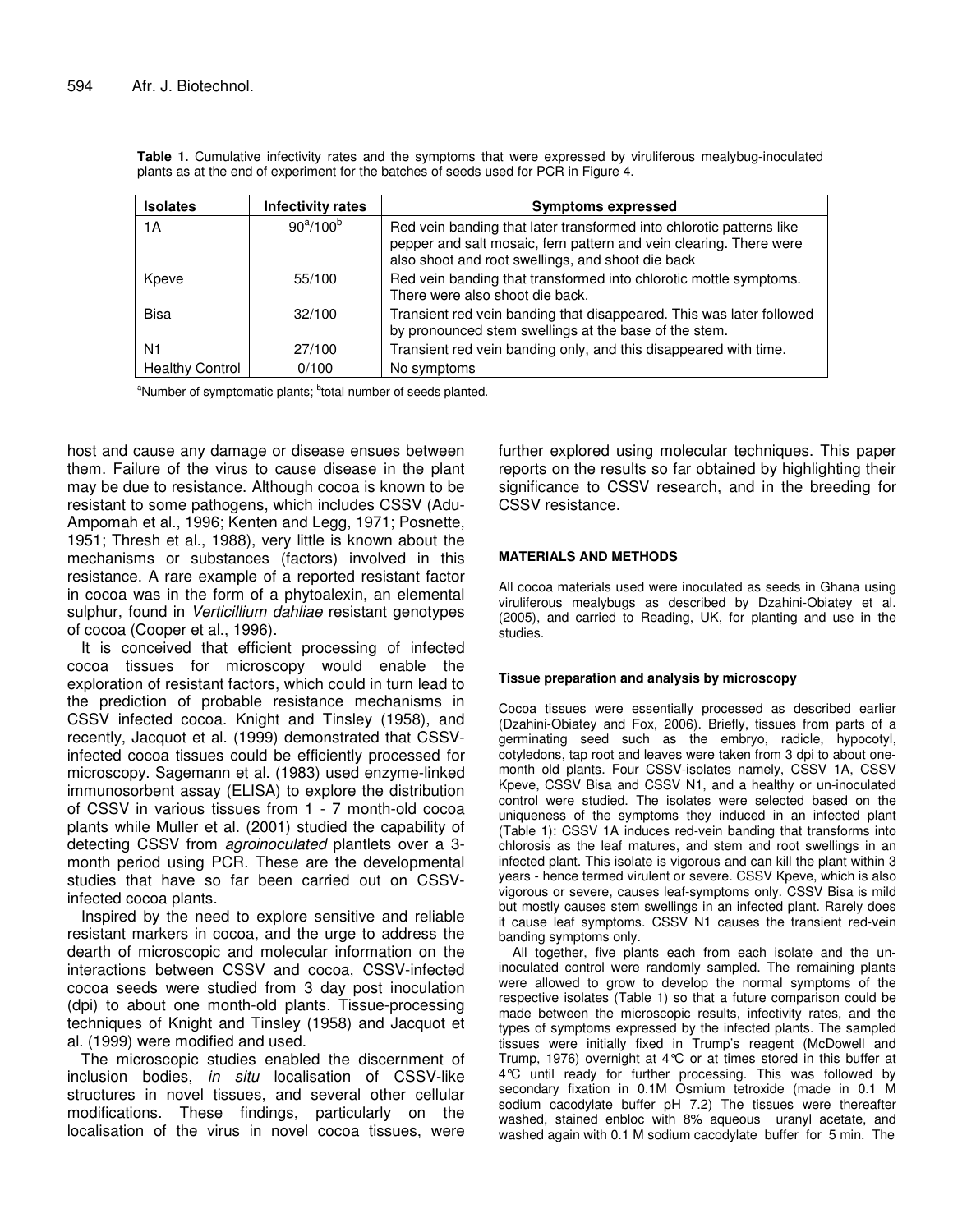| Name                                   | Sequence*                            | Reference            |
|----------------------------------------|--------------------------------------|----------------------|
| Badna 2.1 degenerate - forward primer  | 5597TAYATTGATGAYATWYTKGT             | Thomson et al., 1996 |
| Badna 3.1 degenerate - reverse primer  | CATCBSTYTCWATKATRATG <sub>6054</sub> |                      |
| Agou 1 specific $2.1$ – forward primer | 5597TACATTGATGACATTTTGGT             | Muller et al., 2001  |
| Agou 1 specific 3.1 - reverse primer   | CATCGCTTTCAATGATAATG6054             |                      |

\*Where K, R, S ,W, Y are IUPAC's uncertainty codes for degeneracy in the oligonucleotide sequence, and figures in subscript representing product region on Agou 1 genome (L14546).

tissues were then dehydrated as follows: 50% acetone for 15 min; 70% acetone for 15 min; twice with 90% acetone for 15 min; 100% acetone for 15 min; twice with 100% acetone for 20 min; 100% acetone for 1 h. Finally, the tissues were embedded with Epon resin (Agar resin-100 7.43 g, dodecenyl succunic anhydride (DDSA) 2.6 g, methyl nadic anhydride (MNA) 5.03 g, benzyldimethylamine (BDMA) 0.15 ml) in a fume cupboard in a graded manner as follows: a mixture of Epon and acetone (Epon/acetone 1:3) overnight at 4°C; Epon/acetone 1:1 for 1 h at room temperature; Epon/ acetone 3:1 for I hr at room temperature; pure Epon (100 %) for 2 h at room temperature; pure Epon (100% and freshly prepared) for 3 h at room temperature; followed by the embedment of the fixed tissues in polyprolene moulds using 100% Epon (freshly prepared), and incubating the moulds in an oven at 60°C for 48 h for the resin to set.

Two types of sections, semi thin (10 µm) and thin section (20 nm) were cut from the embedded tissues and used for light microscopy and transmission electron microscopy (TEM) respectively. About 5 sections were made and stained for each tissue type from a sampled plant for each isolate, and at each interval of sampling for TEM and light microscopy respectively. The light microscopy sections were stained with periodic acid Schiff toluidine blue (PASCT) (Yeung, 1990) and azure bromide blue (Cole and Ellinger, 1981), and analysed with Zeiss Axioskop 2 with AxioCam digital camera attached. For TEM, double staining with 8% uranyl acetate followed by Reynolds (1963) lead citrate was used and the analysis made with Phillips CM 20 TEM.

#### **Tissue preparation and analysis by molecular techniques**

For the PCR analysis to validate microscopic results, approximately 100 mg mass of tissues from the cotyledon of each CSSV isolate was extracted using Dneasy Plant Mini Kit (Qiagen). However, to avoid cross-contamination between samples, the freezing and grinding of tissues in liquid nitrogen was done in sterile 2 ml Eppendorf tubes using tough and round tip plastic rods. Fresh tubes and rods were used for each sample. Thus, the tissues were put in Eppendorf tubes before dipping each tube into the liquid nitrogen to scoop a small quantity of the nitrogen on top of the tissue. A pre-chilled plastic rod (in liquid nitrogen) was then used to grind the tissues into fine powder. The powder was thereafter processed into total DNAs as stated in the manufacturer's protocol. Total DNAs obtained from this process were quantified using Ultrospec 3000 uv/visible spectrophotometer (Pharmacia Biotech) prior to PCR analysis. The final concentrations of total DNAs used in each PCR were between 0.5 - 1 ng/µl. Two sets of primer pairs with distinct features (that is degenerate primers by Thomson et al. (1996) and strain specific primers by Muller et al. (2001)) were used in the analysis, and these are presented in Table 2. For the degenerate primer pair, the temperature cycles used were an initial denaturation step of 94°C for 2 min, 40 cycles of 94°C for 30 s, 45°C for 30 s and 72°C for 1 min, and a final DNA synthesis step of 72℃ for 5 min. The strain-specific primer treatment was 94℃ for 2 min, 40 cycles of 94°C for 30 s, 49°C for 30 s and 72°C for 1 min, and a final DNA synthesis step of 72°C for 5 min. Either BioMix (Bioline) at a primer final concentration of 4  $\mu$ M, or Diamond Mix (Bioline) with final primer concentration of 1 µM was used for the degenerate and strain-specific primer pairs reactions. All amplifycation reactions were carried out in a 2700 GeneAmp Thermocycler (Applied Biosystem).

Where a comparison is made between cotyledon and the leaf (the traditional source of virus and DNA) equal quantities (i.e. 100 mg) of both tissues were used as starting materials.

A small quantity (2 µl) of CSSV Agou 1-clone *p2p14* (Hagen et al., 1994) kindly supplied by Professor Mario Keller of CIRAD, France, was multiplied by transformation in electroporate competent cells (Qiagen) and used as positive control in PCR. All PCR amplified products were analysed on 1% agarose gel stained with ethidium bromide, and in Syngene's gel documentation system.

#### **Monitoring accessibility of CSSV in the cotyledons**

The availability, ease to extract and analysis of CSSV from the cotyledons were studied using a single CSSV 1A infected plant, which was sampled from 3dpi to 24 dpi. The seed that was used and which developed into the said plant was tagged when the batch of seeds from which it was taken arrived from Ghana, i.e. 3 dpi. Eighty milligrams of tissue was immediately chipped off the large purple cotyledon of the seed for CSSV DNA indexing, that is by extracting total DNA for analysis by PCR. The remaining part of the seed, which was still viable was planted with the rest of the batch and labelled. The same quantity of tissue (80 mg) was periodically collected for CSSV DNA indexing from the same plant at 7 days after planting (10 dpi), 14 days after planting (17 dpi) and 21 days after planting (24 dpi) a time by which the first symptoms of CSSV (red-vein banding) would have appeared on the leaves. The total DNA extraction was carried out using DNeasy Plant Mini Kit (Qiagen) as described in the previous section.

#### **RESULTS**

#### **Microscopy**

Out of all the tissue types studied, the cotyledons of germinating seeds and young plants were the only tissues from which very few noticeable changes were discerned by light microscopy. Cells of the cotyledons were mostly undifferentiated parenchyma cells. Some of the cells from CSSV-infected cotyledons were shown to contain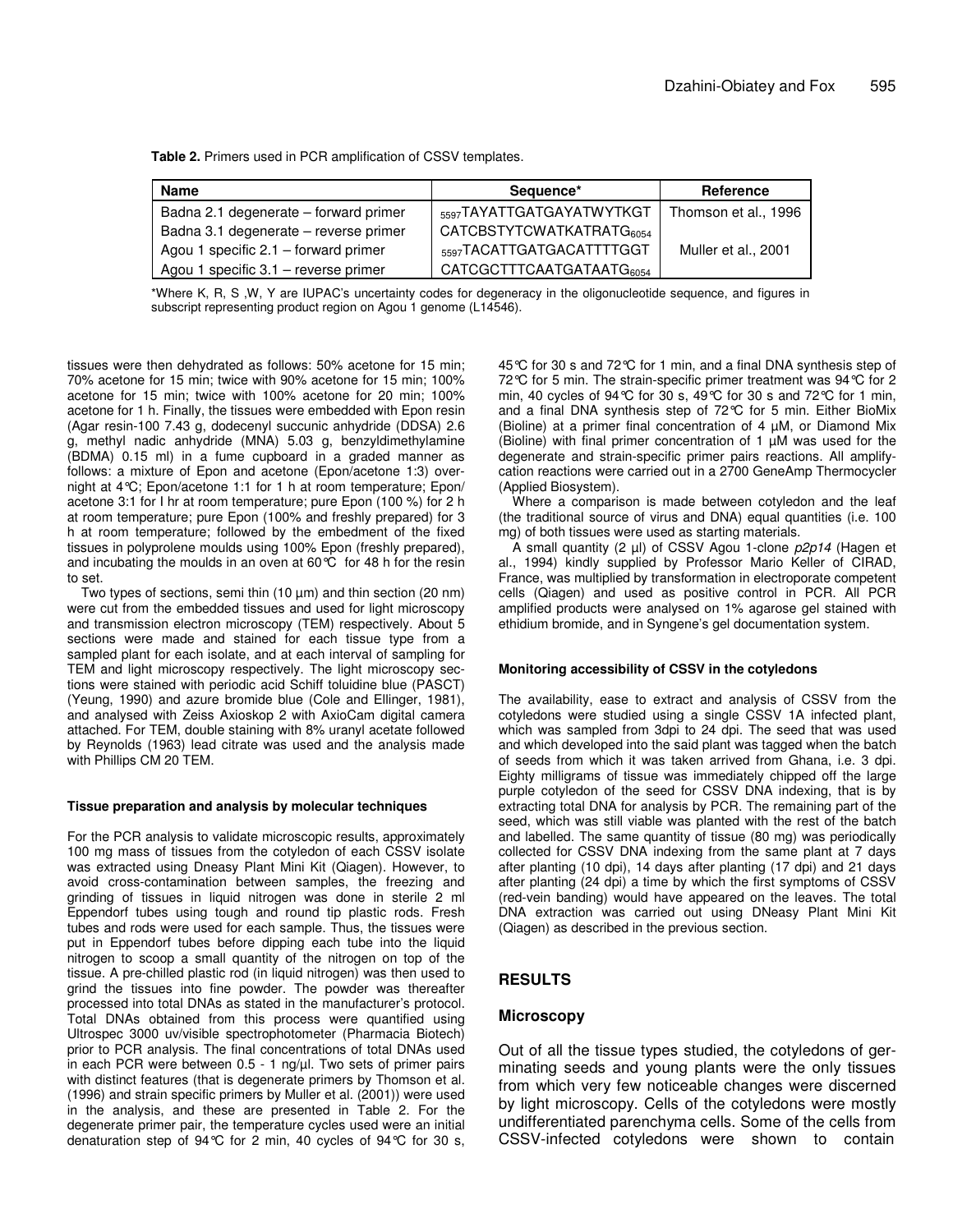

**Figure 1. A and B** are light microscopic images from 8-dpi cotyledons stained with PASCT. "**A**" is CSSV Bisa-infected plant showing nucleic acid-rich spherical inclusion bodies. Note how the inclusion bodies filled some of the cells. "**B**" is from a healthy (control) plant of a comparable age. **C** and **D** are TEM micrographs from plants of similar ages as in A and B, but which are stained with uranyl acetate. "C" shows the spherical inclusion bodies from CSSV Kpeve-infected plants as seen by TEM. "D" is from healthy (control) plant containing conspicuous starch granules. Scale bar correspond to: 600 nm (C), 700 nm (D).

spherical inclusion bodies, which stained for nucleic acids using the PASCT and azure bromide blue staining methods. The PASCT results are present in Fig 1A. The inclusion bodies varied in size (planar surface diameter ranging from  $1.3 - 12.4 \mu m$ , number (from a single large inclusion per cell to about 27 per cell), and in some cases filled the entire cell. Affected cells were few (that is, an average of 4% (8 out of 185) cells per microscope viewing field), and randomly dispersed within the entire tissue. All 4 CSSV isolates studied had these inclusion bodies. Some of them were also discernable by TEM (Figure 1C). Another change noticed by light microscopy was apparent aggregation of starch granules in infected tissues as compared to those of the healthy plant (data not shown).

Interestingly, TEM analysis of similar tissues revealed slightly more cellular modifications, which were again mostly confined to the cotyledons. These included *in situ*

localisation of CSSV-like particles (Figure 2), which were seen in criss-crossed pattern (Figure 2A and 2B). Particles resembling CSSV were localised in tissues from 3 (that is, CSSV 1A, CSSV Kpeve, CSSV Bisa) out of the 4 isolates studied. One of these was however, in a different tissue-type, the hypocotyls of a CSSV 1Ainfected plant (Figure 2C). Others had numerous particles (Figure 2A and 2B) some of which were completely surrounded by deep black stained osmium matrixes (Figure 2B), which may probably consist of phenolic substances. Osmium stained, deep black inclusions, in histological preparations had been determined elsewhere to consist of phenolic substances (Beckman and Mueller, 1969). Other noticeable cellular modifications as seen by TEM were presence of few randomly placed cells in the tissues probably undergoing apoptosis (Figure 3). The probable apoptotic cells were in 2 out of the 4 CSSVisolates-CSSV 1A, which is a virulent isolate (Figure 3A)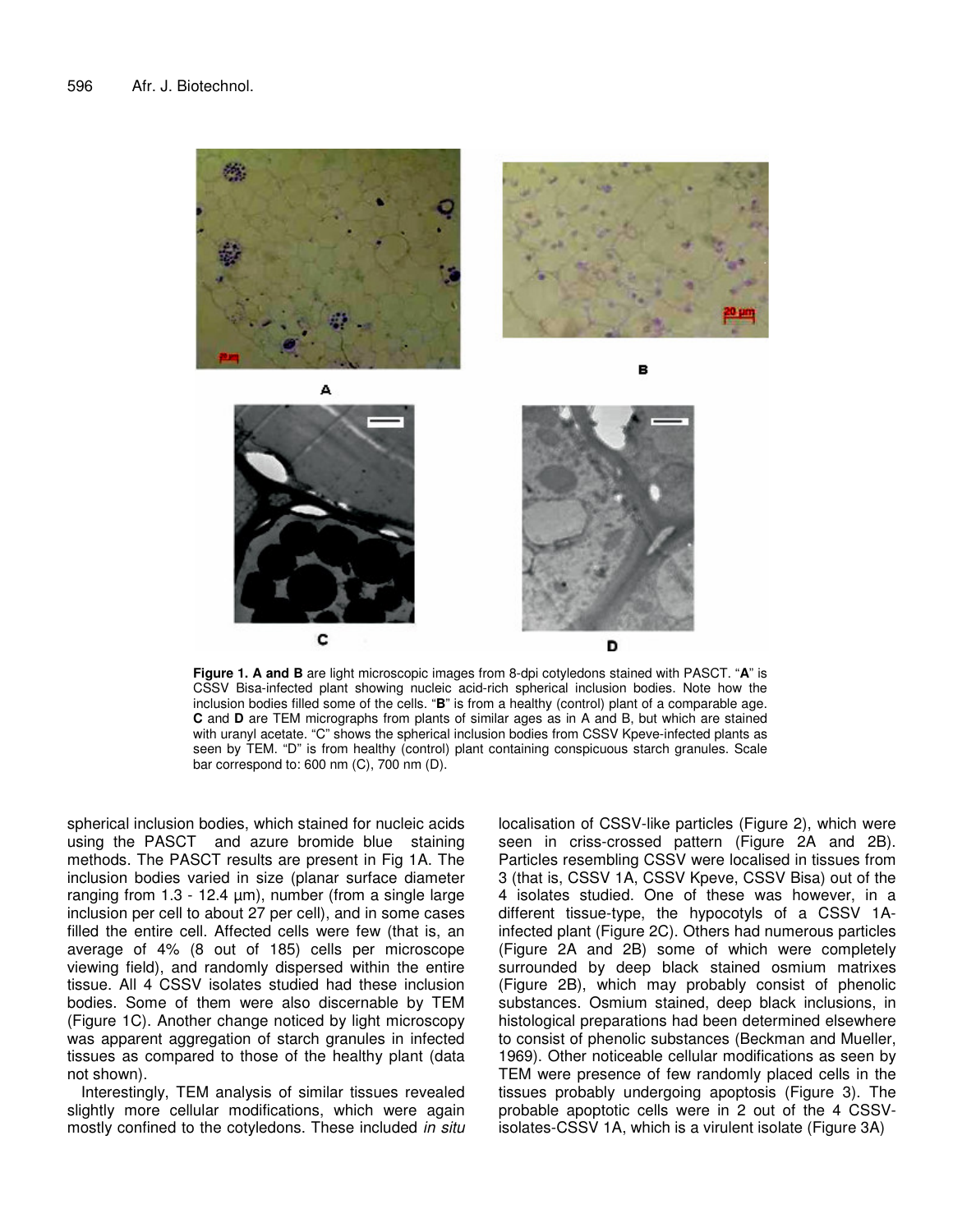

**Figure 2.** Uranyl acetate stained TEM micrographs from CSSV-infected plants. In contrast to the healthy (control) shown in Figure 1D, note the viral particles "*v*" located in tissues from the infected plants. **A**, cotyledon from CSSV Bisa; **B**, cotyledon from CSSV Kpeve (also showing an enlarged section of the micrograph showing viral particles in more detail as indicated by an arrow); and **C**, hypocotyls from CSSV 1A (also showing the enlarged viral particle, *v*, detailing its bacilliform structure). *Dcy* - densely stained cytoplasmic stream, *Lcy* - lightly stained cytoplasm, *CW* - cell wall, *t* - torn section of tissue caused by partly damaged diamond knife, *p* – dense matrix of phenolic mass surrounding viral particles, *ch* – chloroplast, *m* – mitochondria. Arrow shows score marks of diamond knife probably caused by a bad knife. Scale bar correspond to 270 nm (A), 300 nm (B), 140 nm (C).

and CSSV Bisa, a mild isolate (Figure 3B). The cells looked shrunken and appeared to have viral particles embedded in them. The cell walls of the surrounding cells appeared thickened while those of the affected cells were diminished or disintegrated. Generally, the cellular modifications reported here, were discernable in tissues from 8 dpi plants, and in some cases remained detectable up to the end of the studies.

None of the above cellular modifications was observed either by light microscopy (Figure 1B) or TEM (Figure 1C) in any of the un-inoculated/healthy control tissues examined.

The subsequent infectivity rates and the types of symptoms induced in the plants are presented in Table 2.

#### **PCR amplification of CSSV genome**

The degenerate primer pair amplified approximately 450 bp products to a varying degree of efficiency from total

DNAs extracted from the cotyledons of seeds inoculated with any of the 4 isolates of CSSV studied; although the product from one, CSSV Kpeve appeared slightly larger than 450 bp (Figure 4A and B). The diffe-rent PCR products will in future be sequenced to enable a clearer comparison to be made between the genomes of all four isolates of CSSV. The strain specific primer was however very efficient by consistently amplifying a 450 bp product from the CSSV 1A isolate. By comparison, the 450 bp corresponded in size to the expected 450 bp product from the primer pair, which spans the badnavirus reverse transcriptase and the RNase H domains of the CSSV Agou 1 genome. Running a PCR of the CSSV Agou 1 clone alongside the total DNAs from different tissues of a CSSV 1A infected plant yielded the 450 bp CSSV amplicon across the samples as presented in Figure 5B.

The efficiency of the strain specific primers in amplifying the expected product also enabled a comparison to be made between the cocoa leaves, a traditional source from which CSSV or its DNA are usually sourced for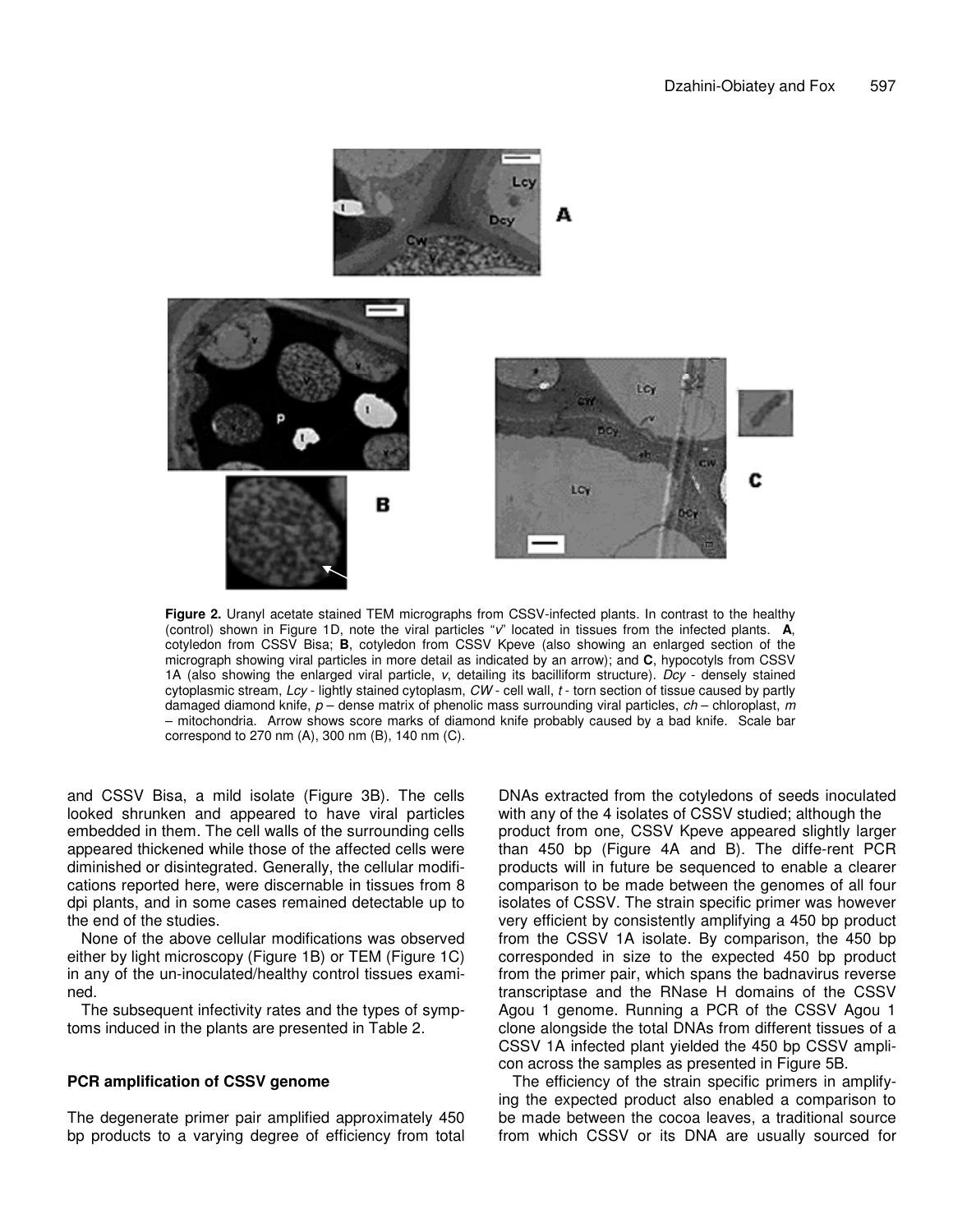

**Figure 3.** TEM micrographs of uranyl acetate stained tissues from CSSV-infected plants showing cells probably undergoing apoptosis. "**A**" is from CSSV Bisa-infected plant and "**B**" is from CSSV severe 1A-infected plant. No such cells were seen in any of the control plants examined as can seen from Figure 1D.



**Figure 4.** One percent agarose gel electrophoretic analysis of PCR products from total DNAs from the cotyledons of 4 randomly selected 3-dpi seeds from a batch of 100 seeds each from all four CSSV isolates. Bioline's BioMix was used for the reaction, and the final concentrations of the total DNAs and primers in each reaction mixture were 100 ng/µl and 4 µM respectively. A degenerate primer (**A**) or strain-specific primer (**B**) was used in priming the DNAs. Lanes are: CSSV 1A (1-4), CSSV Bisa (5-8), CSSV N1 (9-12), CSSV Kpeve (13-16), un-inoculated (healthy) control (17-19) and Bioline's HyperLadder IV (20).

molecular, biochemical or serological studies (Hagen et al., 1993, 1994; Hoffmann et al., 1997; Jacquot et al., 1996, 1999; Muller et al., 2001) and the cotyledons, which have just been found to contain CSSV in extractable quantities. The results which have been presented in Figure 5 and Table 3 showed that the cotyledons could be a better source of CSSV than the leaves. Although equal quantities (100 mg mass of leaves or 50  $\log/\mu$  total DNA) of tissues from different parts of the same plant were used under the same PCR conditions, the strain specific primer pair amplified the expected 450 bp product more efficiently from the total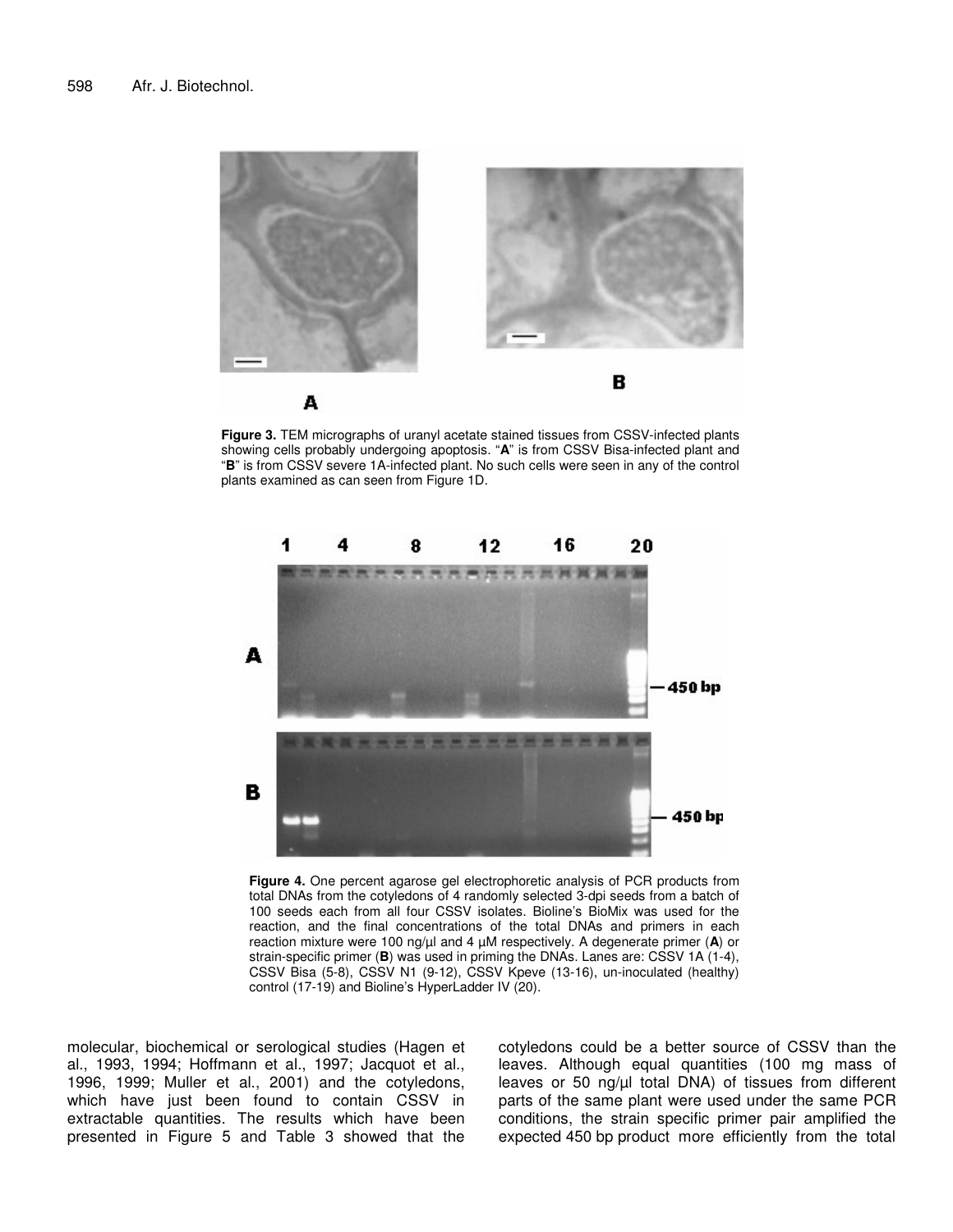

**Figure 5.** 1% agarose gel analysis of PCR products obtained using strain-specific primer pair on total DNAs from different parts of a CSSV 1A-infected plant. Bioline's BioMix was used, and the final concentrations of total DNAs and primers in the reaction mixture were 50 ng/µl and 4 µM respectively. **A**: Lanes 1-2 are different parts of the same leaf: 1, was from the infection lesion while 2 was from asymptomatic part of the leaf. Lane 3 was from the cotyledon of the same plant – it was still attached to the plant at the time of sampling, and tissues were taken from the stalk and green parts of the cotyledon. Lane 4 was DNA from an un-inoculated (healthy) control plant of comparable age. Lane 5 is Bioline's HyperLadder IV marker. **B**: PCR products from two colonies (a slow and a fast growing respectively) of positive control plasmid, CSSV Agou 1 clone p2p14 (Hagen *et al*., 1994) in lanes 2 and 3, as compared to the products from total DNAs from symptomatic leaf (lane 4) and cotyledons (lane 5). Lane 1 is Bioline's HyperLadder IV marker, and 6 is a negative un-inoculated control.

DNAs from the cotyledons than those from the leaves (Figure 5A and B). Thus, while total DNAs from the cotyledons of the infected plants shown in Fig 5 were strongly amplified on both occasions (lane 3 Figure 5A and lane 5 Figure 5B), the corresponding total DNAs from leaves of the same plants were amplified only from the symptomatic part of the leaf (lane 1 Figure 5A) but not from the asymptomatic part of the same leaf (lane 2 Figure 5A) or were only mildly amplified or detected in the second plant (lane 4 Figure 5B). These results suggest that CSSV may not be evenly distributed in all organs of the infected plant, thus, reaffirming previous reports that CSSV is not fully systemic in an infected plant (Muller et al., 2001; Sagemann et al., 1983). The results showing faint detection of CSSV in Figure 5B also suggests that either total DNA extracted from the cotyledons may be richer in CSSV template than those from the leaves or there may be PCR inhibitors in the leaf extracts. Real time or quantitative PCR using fresh primers, which targeted the same region as the strain specific primers, enabled the viral load from both tissues to be calculated and compared. The results which are yet to be published

showed that the total DNAs from the cotyledons contained 4-fold more CSSV template than those from the leaves-confirming the cotyledons to be richer in CSSV. A more extensive studies between cotyledons and leaves of infected plants presented in Table 3 also showed the cotyledons to be a better source of CSSV: Out of 23 PCR analysis carried out on 23 total DNAS extracted using Dneasy Plant Mini Kit (Qiagen) from the two types of tissues (that is cotyledons or leaves) from five batches of infected plants planted at different times, 83% were CSSV positive, that is 83% (19/23) of CSSV DNA was amplified from the cotyledons as compared to the 9% (2/23) that was amplified from the leaf extracts. The results put together highlight the difficulty involved in working with cocoa leaves, thus corroborating previous reports (Adomako et al., 1983; Dzahini-Obiatey and Ollennu, 2000; Hagen et al., 1994; Hoffmann et al., 1997; Jacquot et al., 1999; Muller et al., 2001; Sagemann et al., 1983, 1985). It was generally easier to extract total DNA by Qiagen's DNeasy Plant Mini Kit system from the cotyledons than from the cocoa leaves. The leaves were slimy and difficult to pipette after addition of the buffers to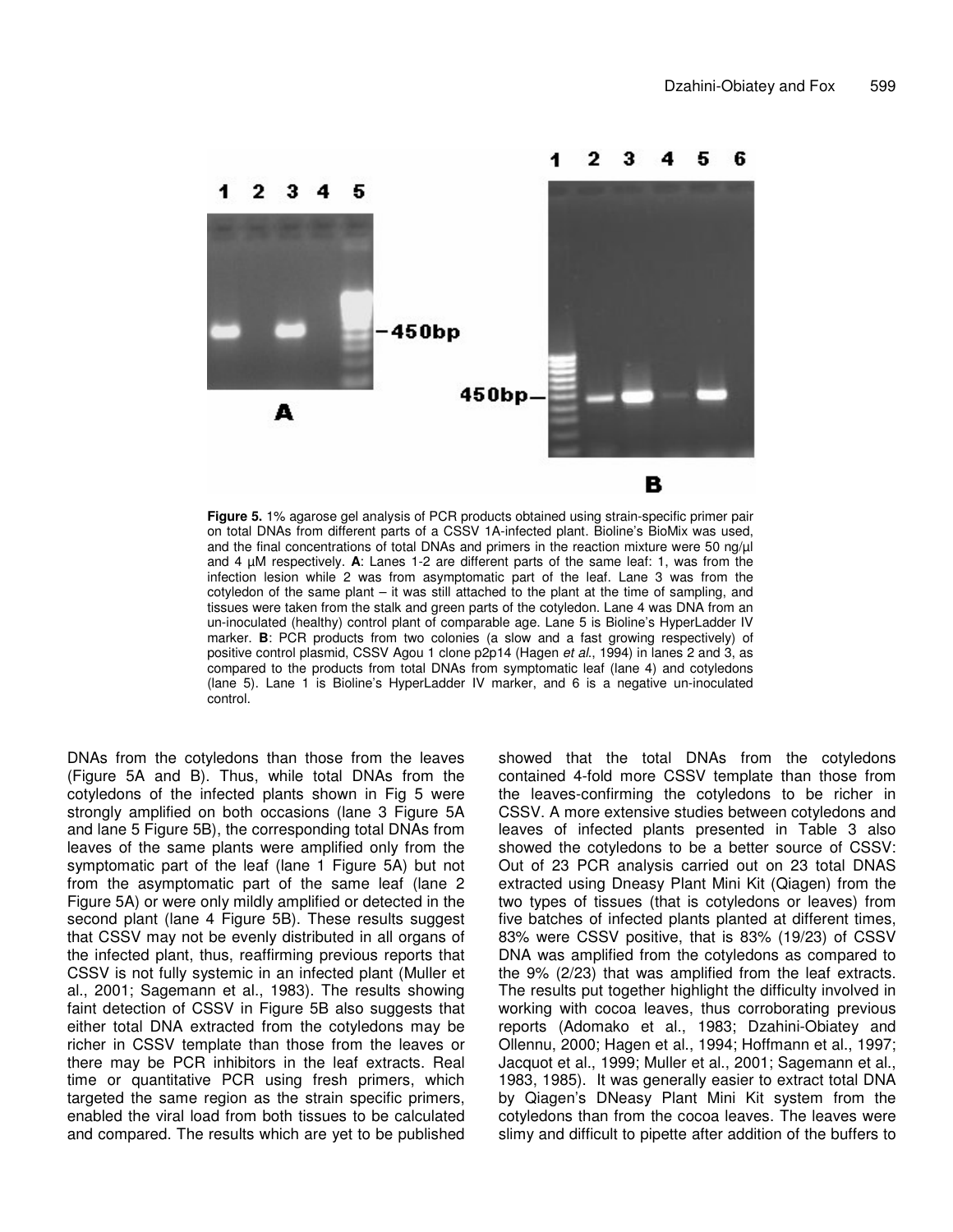**Table 3.** Extraction and amplification of total DNA for PCR from leaves and cotyledons of randomly selected cocoa plants from five batches of planted beans.

| Tissue    | Batches and dates of planting |              |              |              |              |                           |  |  |
|-----------|-------------------------------|--------------|--------------|--------------|--------------|---------------------------|--|--|
|           | 1 (11:03:06)                  | 2 (15:06:06) | 3 (10:08:06) | 4 (12:09:06) | 5 (28:02:07) | <b>Cumulative Total</b>   |  |  |
| Cotvledon | $4^{a}/5^{b}$                 | 3/5          | 5/5          | 5/5          | 2/3          | $19/23$ (83) <sup>c</sup> |  |  |
| ∟eaves    | 1/5                           | 0/5          | 0/5          | 0/5          | 1/3          | 2/23(9)                   |  |  |

<sup>a</sup>Selected plants from which tissue extracts were CSSV positive by PCR. <sup>b</sup> Total of number of symptom bearing plants randomly selected for testing.

<sup>c</sup>Cumulative percentage of CSSV detection.



**Figure 6.** Accessibility of CSSV template or genome in a CSSV 1A-infected plant. Bioline's Diamond Mix was used, and the final concentrations of total DNAs and primers (strain-specific) in the reaction mix were 50 ng/µl and 2 µM respectively. Lane 1: Bioline's DNA hyper ladder IV. Lane 2: positive control (CSSV Agou 1 clone p2p14 (17). Lanes 3-6 are the cotyledons sampled at periodic intervals (3: 3 dpi, 4: 10 dpi, 5: 17 dpi, 6: 24 dpi). Lane 7 – cotyledon of an un-inoculated plant. Note the additional 1300 bp products in the 10 dpi and 17 dpi reactions.

the finely ground tissues, while the cotyledons were much easier to handle since they were brittle and not slimy. These slimy substances may be the source of PCR inhibition.

Thus, the cotyledons can now be seriously considered for use in studying CSSV, and in the making of CSSV diagnostic tools.

## **Accessibility of CSSV genome in cotyledons of an infected plant**

The result of the systematic study on the accessibility of the virus from a 3 dpi to 24 dpi on a CSSV-1A infected plant showed a continuous PCR amplification of the expected 450 bp product at all times that samples were taken for analysis using the strain-specific primer pair (Figure 6). This means that CSSV genome or template could be accessed from the cotyledon at any time in its development. Interestingly, on a few occasions when Bioline's Diamond Mix (that is, polymerase  $+$  dNTPs  $+$ MgCl<sub>2</sub>) instead of the BioMix was used in the reaction, an additional product of about 1300 bp was formed along side the 450 bp product (Figure 6). This additional product will be sequenced and analysed to determine if it is also CSSV coded.

## **DISCUSSION**

Cotyledons of germinating seeds or young plants have emerged from the studies carried out here as vehicles that could be used to deliver rapid and reliable screening methods for CSSV infected cocoa. For many years now, attempts to develop rapid diagnostic methods for screening CSSV-resistant cocoa cultivars during breeding programmes have been elusive; hence the painfully slow pace of breeding for CSSV-resistant cocoa in West Africa. The cocoa leaves, the only tissue, which has so far been tried for the development of previous diagnostic assays, is fraught with numerous problems (Adomako et al., 1983; Dzahini-Obiatey and Ollennu, 2000; Hoffmann et al., 1997; Jacquot et al., 1999; Muller et al., 2001; Sagemann et al., 1983, 1985), notable among which are the fact that the leaves contain inhibitors of PCR (Hoffman et al., 1997; Muller et al., 2001; Sackey et al., 1995, 1996, 1999) immunological (Hoffmann et al., 1997; Sagemann et al., 1983, 1985) and other molecular and biochemical assays (Adomako et al., 1983; Dzahini-Obiatey and Ollennu, 2000; Sackey et al., 1999). This is why the discernment of cellular-modifications by microscopy, which is reported in this study, is so important. One of these, the nucleic-acid-rich spherical inclusion bodies, may have immediate diagnostic values, which can be exploited for the development of genetic markers. If induced after inoculation of CSSV into the CSSVresistant cocoa cultivars currently available, the size, number per cell and distribution of the inclusion bodies within the affected tissues can be measured or counted as have been done in this study (Figure 1A). A correlation between the parameters named above and the known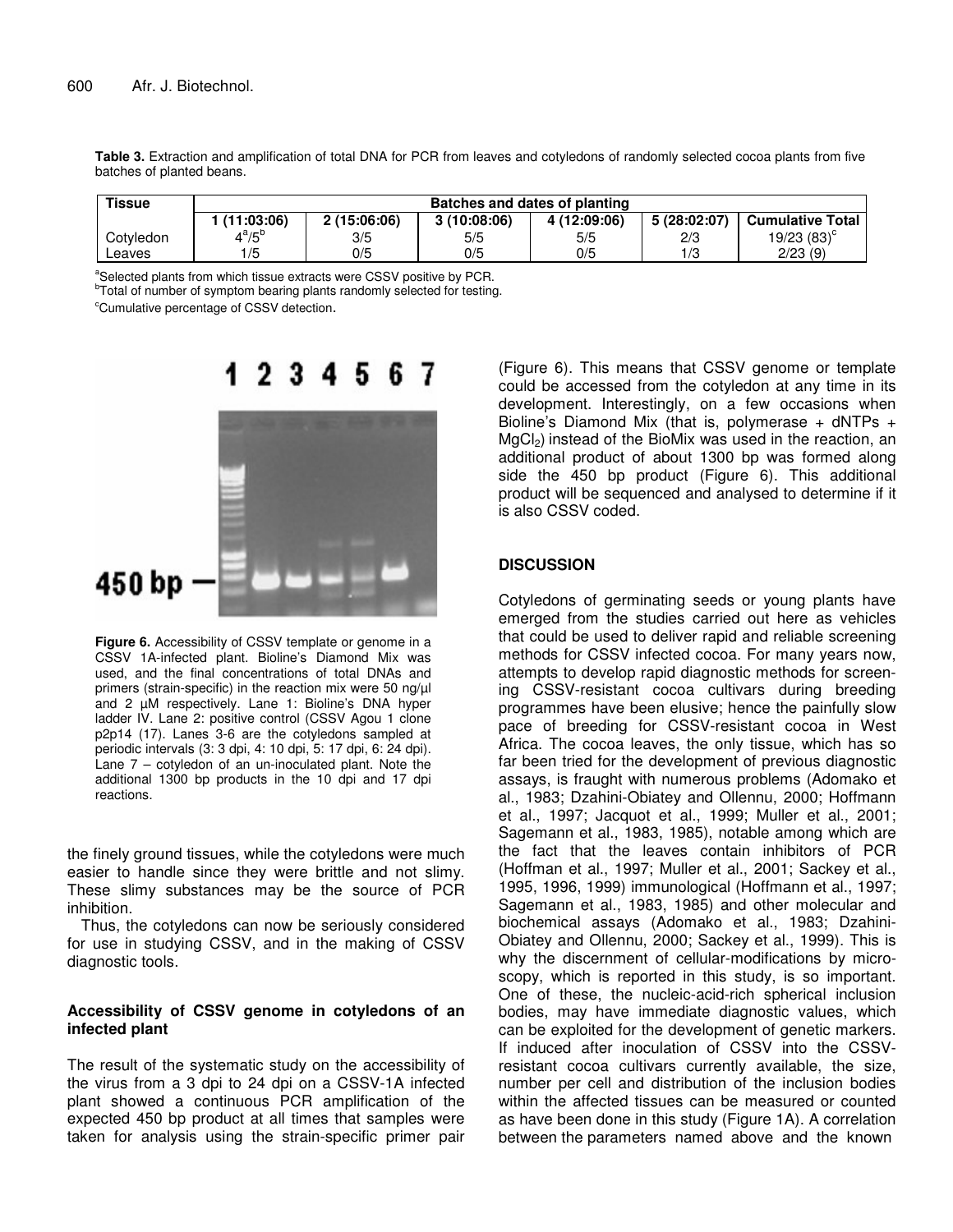level of resistance among the cultivars can constitute a selection criterion, and since the diagnostic assay can be carried out on plants as young as 8 dpi, it has the potential of cutting down on the breeding and selection processes of the CSSV-resistant programmes by several months.

The fact that the inclusion bodies have also been determined to be nucleic-acid-rich by histochemical analysis also presents an opportunity for exploring the pathogenesis of CSSV. Although the functions of the inclusion bodies are not clear from the studies conducted, they may be precursors of the virus or may supply nucleic acid for their synthesis. Previous microscopic studies did not discover inclusion bodies in CSSV infected tissues (Jacquot et al., 1999; Knight and Tinsley, 1958), and it was therefore concluded that CSSV do not induce inclusion bodies (Jacquot et al., 1999). Differences in results may be due to differences in the tissue types used for the respective studies. Knight and Tinsley (1958) and Jacquot et al. (1999) studied leaves, stems and roots of infected plants, and discovered proliferation of xylem and phloem cells together with other tissue modifications, but found very little on cellular modification by light microscopy. One interesting parallel about the inclusion bodies reported in this study is that similar spherical inclusions have been reported in another study on another virus from the para-retroviral family (Caulimoviridae) that is *Cauliflower mosaic virus* (Conti et al., 1972). The inclusion bodies were in that case determined to be sites for virus assembly. Could the CSSV inclusion bodies have similar function?

The reason for or the function of the other cellular modification that was observed by light microscopy, that is the apparent aggregation of starch granules in infected tissues, is also unclear.

Other cellular modifications discerned by TEM were both confirmatory and interesting. The *in situ* localisation of CSSV-like particles confirms previous report about localising the virus in the vascular tissues of cocoa leaves by Jacquot et al. (1999). The images were also similar to those found in a related genus, Kalanchoe top-spotting virus (KTSV) (Hearon and Locke, 1984). Added to that, the current studies discerned the viral particles in novel tissues, that is in the cotyledons and hypocotyls of infected plants. The probable encasement of viral particles by a matrix believed to consist of phenolic substances as seen in a CSSV Kpeve infected plant Figure 2B), and by the apparently apoptotic cell from CSSV Bisa and CSSV 1A (Figure 3) are interesting and seem to suggest plant reactions to the pathogen, which may probably be defensive. Phenolic compounds in the form of phytoalexins have been reported to be used by many plants to fight against an invading pathogen or pathogen ingress (Beckman and Mueller, 1969; Benhamou and Belanger, 1998; Benhamou and Lafontaine, 1995; Benhamou et al., 1994; Hammershmidt, 1999; Snyder

and Nicholson, 1990), and this included cocoa (Cooper et al., 1996). So it will be useful to explore the defence role of these events or substances. It is probable that the dense matrix of phenolic substances observed completely encasing some viral particles in cells from CSSVinfected cocoa may be a defence response from cocoa to try and prevent CSSV movement and spread into other cells, tissues and organs. Apoptosis is another known defense mechanism that is invoked by plants when they come in contact with incompatible pathogens (Bailey and Mansfield, 1982; Darvill and Albertsheim, 1984; Hammershmidt, 1999). It could be that the few dying cells observed in this study are apoptotic cells, but these were very few and scattered as compared to those observed by Mittler et al. (1995). Could it be an event to cull the numbers of the viral particles so as to prevent virus spread from cell-to cell, and to reduce the virus load to a manageable level in the plant since CSSV and cocoa occasionally do coexist, at least for some time? This point may further support the fact that CSSV Bisa is mild and often co-exists with the virus for long periods before causing any effect on them. This isolate also rarely affect yield or cause death to the infected plants in the field (Crowdy and Posnette, 1947).

The molecular confirmation of the presence of CSSV in extractable quantities from the cotyledons of inoculated seeds is encouraging. These findings more or less confirm the microscopic observations. By showing that CSSV could be amplified or detected in inoculated seeds as young as 3 dpi, coupled with the proof that PCR amplification of CSSV from the cotyledons are more efficient and reliable than from cocoa leaves, presents yet another opportunity for developing rapid diagnostic tools for CSSV detection or screening, which can then be used in CSSV-resistant breeding programmes for cocoa. It is also noteworthy that, there was no need to increase the number of PCR cycles for the virus to be amplified from the different isolates of CSSV studied in this project as against what was reported by Muller et al. (2001), nor was it necessary to further process the CSSV DNA prior to amplification as was carried out by Hoffmann et al. (1997). An added advantage of working with cotyledons was that, total DNAs were easier to extract from them than was the case for the leaves. There was little or no mucilage to grapple with, and pipetting was easier. Judging from the ease with which CSSV DNA was regularly extracted and amplified from the cotyledons in this study, as compared to the problems others faced working on cocoa leaves (Hagen et al., 1994; Hoffmann et al., 1997; Jacquot et al., 1999; Muller et al., 2001; Sagemann et al., 1983, 1985). It could then be said that mucilage may be the culprit in cocoa leaves, which could have interfered with biochemical and molecular analysis previously reported (Hagen et al., 1994; Hoffmann et al., 1997; Jacquot et al., 1999; Muller et al., 2001; Sagemann et al., 1983, 1985). This is because it was the main sub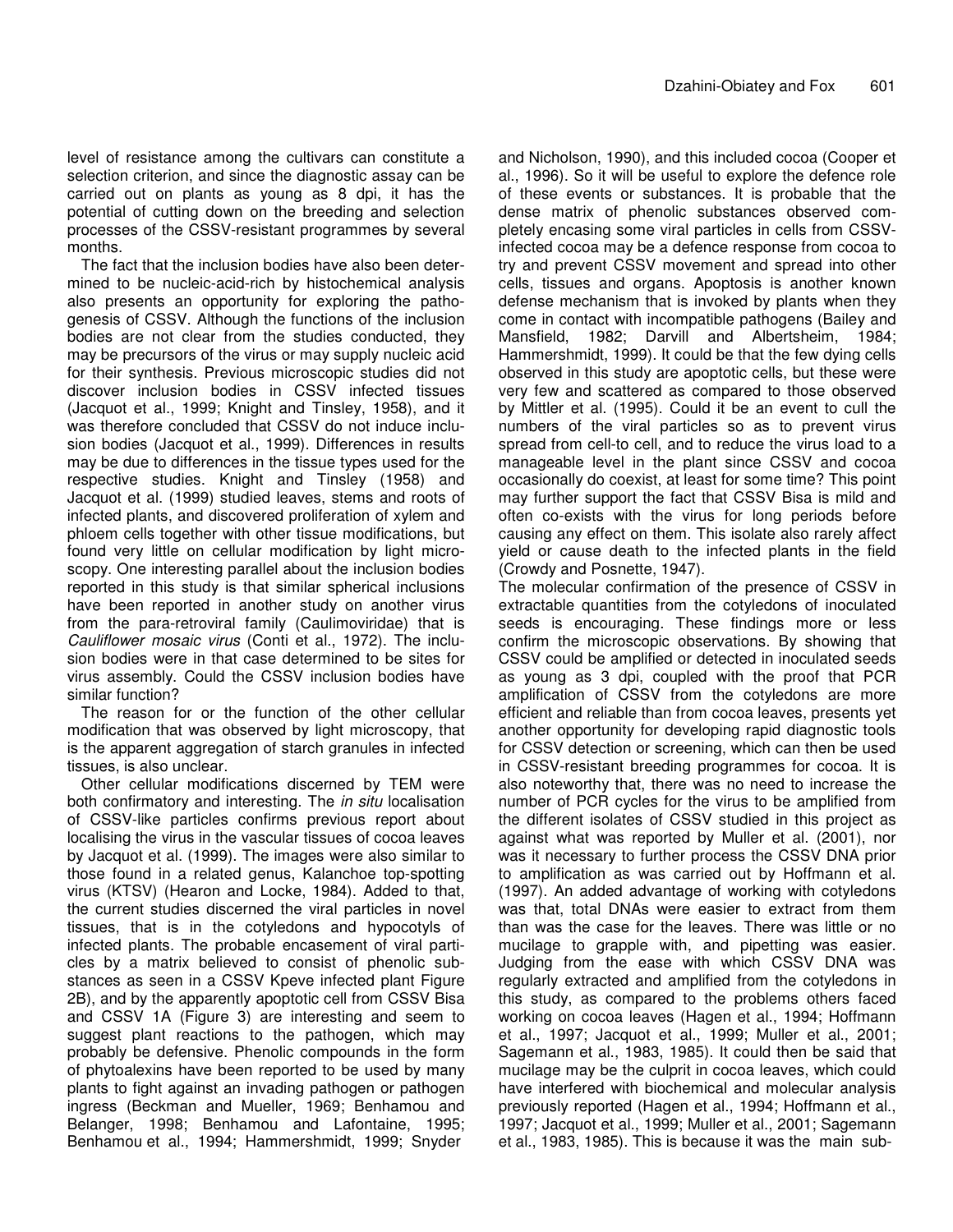stance that was less encountered during the DNA or viral extraction and purification from the cotyledons. Although not specifically studied in this project, long term storage of cotyledons at -80°C did not have any adverse effect on the probability of extracting and amplifying CSSV DNA from the stored tissues. Thus, infected cotyledons could be stored at such temperatures until a convenient time that they can be analysed. The capability to extract amplifiable DNA from the cotyledons at any time in the development of the plant has also been demonstrated from the studies. This gives the cotyledons another advantage over the leaves as the most suitable tissues to use for CSSV research.

It is worth noting that the comparative works cited in this paper, were on seedlings inoculated using mealybugs (Hoffmann et al., 1997), *Agrobacterium tumefaciens* (Jacquot et al., 1999; Muller et al., 2001) or particle bombardment methods (Hagen et al., 1994). The mealybug-inoculated seeds have been used because planting materials in Ghana are seeds made from crosses between varieties (hybrids), and the methods for inoculating the seeds are the same as reported in these studies. Thus, if any markers or rapid screening methods are ultimately developed, they will be readily applicable in the field.

## **ACKNOWLEDGEMENTS**

We grateful to the Kirkhouse Trust for funding the work. We also thank the Executive Director, Cocoa Research Institute of Ghana, for the permission to publish this paper. We also acknowledge the technical assistance from CRIG and the University of Reading.

#### **REFERENCES**

- Adomako D, Lessmann DE, Paul HL, Owusu GK (1983). Improved methods for the purification and detection of Cocoa swollen shoot virus. Ann. Appl. Biol. 103: 109-116.
- Adu-Ampomah Y, Owusu GK, Sackey S, Padi B, Abdul-Karimu A (1996). Use of gamma rays to induce mutants resistant to cocoa swollen shoot disease in *Theobroma cacao* L. Plant Breed. 115: 74- 76.
- Bailey JA, Mansfield JW (1982). Phytoalexins. Blackie Glasgow.
- Beckman CH, Mueller WC (1969). Distribution of phenols in specialized cells of banana roots. Phytopathology, 60: 79-82.
- Benhamou N, Belanger RR (1998). Induction of systemic resistance to *Pythium* damping-off in cucumber plants by benzothiadiazole: ultrastructure and cytochemistry of the host response. Plant J. 14: 13- 21.
- Benhamou N, Lafontaine PJ (1995). Ultrastructural and cytochemical characterization of elicitor-induced structural responses in tomato root tissues infected by *Fusarium oxysporum* f.sp. *radicis-lycopersici.* Planta 197: 89-102.
- Benhamou N, Lafontaine PJ, Nicole M (1994). Induction of systemic resistance to *Fusarium* crown and root rot in tomato plants by seed treatment with chiton. Phytopathology, 84: 1432-1444.
- Cole MB, Ellinger J (1981). Glycol methacrylate in light microscopy: Nucleic acid and cytochemistry. J. Microsci. 123: 75.
- Conti GG, Vegetti G, Bassi M, Favali MA (1972). Some ultrastructural and cytochemical observations on Chinese cabbage leaves infected with cauliflower mosaic virus. Virology, 47: 694-700
- Cooper RM, Resende MLV, Flood J, Rowan MG, Beale MH, Potter U (1996). Detection and cellular localization of elemental sulphur in disease-resistant genotypes of *Theobroma cacao.* Nature, 379: 159- 162.
- Crowdy SH, Posnette AF (1947). Virus diseases of cacao in West Africa II. Cross-immunity experiments with viruses 1A, 1B and 1C. Ann. Appl. Biol. 34: 403-411.
- Dale WT (1962). Diseases and Pests of Cocoa. A. Virus Diseases *In:* Wills JB (Ed.). Agriculture and land use in Ghana, Oxford University Press, London, pp. 286-314.
- Darvill AG, Albertsheim PA (1984). Phytoalexins and their elicitor, A defense against microbial infections in plants. Annu. Rev. Plant Physiol. 35: 243-275.
- Dzahini-Obiatey H (2008). Cytopathological and Molecular studies of Cacao swollen shoot Badnavirus (CSSV) infected cocoa plants. PhD thesis, University of Reading, pp. 5-15
- Dzahini-Obiatey H, Ollennu LA (2000). Extraction and purification of CSSV isolates. Annual Report Cocoa Research Institute of Ghana 1996/1997, Akim Tafo Ghana pp. 132-134.
- Dzahini-Obiatey H, Fox RTV (2006). Early developments in hostpathogen interaction between Cacao swollen shoot virus (CSSV) and the cocoa plant. Proceedings of the 15<sup>th</sup> International Cocoa Research Conference, Herradura Plazza Hotel, San Jose, Costa Rica, October 9-14, 2006, pp. 885-897
- Dzahini-Obiatey H, Aculey PC, Ollennu LA (2005). Inhibition of cocoa swollen shoot badnavirus (CSSV) by an antiviral substance. Proceedings of the 14<sup>th</sup> International Cocoa Research Conference, Accra, 13<sup>th</sup>-18<sup>th</sup> October 2003 pp 1365-1371. Cocoa Producers Alliance, Malaysia.
- Dzahini-Obiatey H, Ameyaw Akumfi G, Ollennu LA (2006). Control of cocoa swollen shoot disease by eradicating infected trees in Ghana: a survey of treated and replanted areas. Crop Prot. 25: 647-652
- Hagen LS, Jacquemond M, Lepingle A, Lot H, Tepfer M (1993). Nucleotide sequence and genomic organisation of cacao swollen shoot virus. Virology, 169: 619-628.
- Hagen LS, Lot H, Gordon C, Tepfer M, Jacquemond M (1994). Infection of *Theobroma cacao* using cloned DNA of cacao swollen shoot virus and particle bombardment. Phytopathology, 84: 1239-1243.
- Hammershmidt R (1999). Phytoalexins: What have we learned after 60 years? Annu. Rev. Phytopathol. 37: 285-306.
- Hearon SS, Locke JC (1984). Graft, pollen and seed transmission of an agent with top spotting in *Kalanchoë blossfeldiana*. Plant Dis. 68: 347-350.
- Hoffmann K, Sackey ST, Maiss E, Adomako D, Vetten HJ (1997). Immunocapture polymerase chain reaction for the detection and characterization of cacao swollen shoot virus 1A isolates. J. Phytopathol. 145: 205-212.
- Jacquot E, Hagen LS, Jacquemond M, Yot P (1996). The open reading frame 2 product of cacao swollen shoot badnavirus is a nucleic acidbinding protein. Virology, 225: 191-195.
- Jacquot E, Hagen LS, Michler P, Rohfritsch O, Stussi-Garaud C, Keller M, Jacquemond M, Yot P (1999). In situ localisation of cacao swollen shoot virus in *Theobroma cacao*. Arch. Virol. 144: 259-271.
- Kenten RH, Legg JT (1971). Varietal resistance of cocoa to swollen shoot disease in West Africa. FAO Plant Prot. Bull. 19: 2-12.
- Knight R, Tinsley TW (1958). Some histological observations on virus infected *Theobroma cacao* L. Ann. Appl. Biol. 46: 7-10
- Leston D (1970). Entomology of the cocoa farm. Annu. Rev. Entomol. 15: 273-294.
- McDowell EM, Trump BF (1976). Histologic fixatives for diagnostic light and electron microscopy. Arch. Pathol. Lab. Med. 100: p. 405.
- Mittler R, Vladimir S, Eric L (1995). Co-ordinated activation of programmed cell death and defense mechanisms in transgenic tobacco plants expressing a bacterial proton pump. Plant Cell 7: 29- 42.
- Muller E, Jacquot E, Yot P (2001). Early detection of cacao swollen shoot virus using the polymerase chain reaction. J. Virol. Methods,